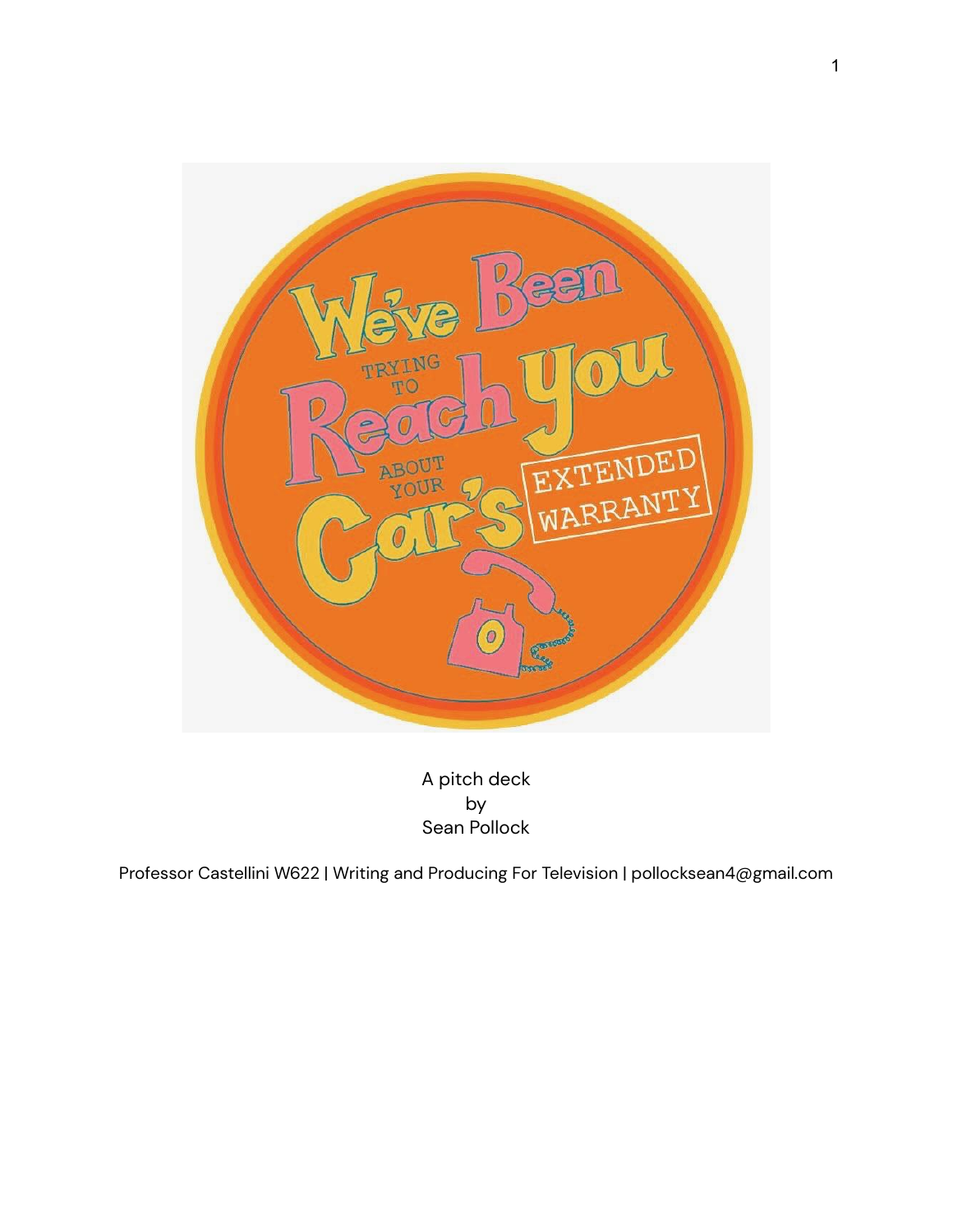**Logline:** An ominous voice message from a phone scammer compels mild-mannered nerd Adam Undergrove to take the biggest risk of his life so far: tracking down who is behind those infuriating extended warranty spam calls, and putting an end to them once and for all.

**Dramatic Question:** At what point can one take problems that are so much larger than themselves into their own hands, because the powers that be won't solve them?

**Synopsis:** Adam is at the end of his rope with infuriating spam calls from scammers who insist on trying to sell him an extended warranty for a car that he doesn't even have. But one day, he receives a mysterious extended warranty voice message that sounds different than the rest. This time, the scammer on the other end of the line seems to recognize his name and begins to back peddle in a panic--almost as if the person leaving the voicemail knows him and begins to feel guilty for trying to scam him--in a way that's completely unsettling and creepy.

This sends Adam on a wild goose chase to find out not only who is the person who left him this voicemail, but also, to find out who is behind those massive sting of extended warranty spam calls and if he can make them stop for good--not just for himself--but for all of us.

Over the course of the series, his roommates also begin experiencing unusual patterns in their everyday lives that lead them to believe they may be in closer proximity to a large robocall ring than they initially imagined.

For instance, Adam's roommate, Ned, is approached by their neighbor, Angela, because she keeps hearing the sounds of multiple voices talking and phones ringing through a hole in her bedroom wall that sounds like it could be coming from a secret office in their apartment building -- but she can't trace the source. To make matters even weirder, a strange man keeps following Ned around the city.

Similarly, Conrad becomes suspicious when a group of older, Italian men in suits begin moving in next door to his workplace and he eavesdrops on them talking about warranties. As if that weren't enough, Conrad also finds a cryptic flyer on the ground for customer service representatives who must have "excellent phone skills" and "knowledge of cars" which sends him on a mission to get an interview and find out if this is an employer recruiting employees for a potential phone-scamming scheme.

The season finale ends with Adam and roommates to a small town in the middle of nowhere, where they finally track down who left the cryptic voicemail in an explosive, shocking, twisted, and unexpected finale.

**Format:** Mini TV series, 21-25 minute episodes. Limited series, 2 seasons.

**Audience:** millennials & zoomers, dark comedies with elements of mystery and/or detective work: (Search Party, Bored To Death, Monk), technophiles (Silicon Valley, The I.T Crowd), bro-centered comedies (Master of None, Workaholics) edgy dramedies (Weeds, Baskets).

**Tone:** dramedy/thriller/mystery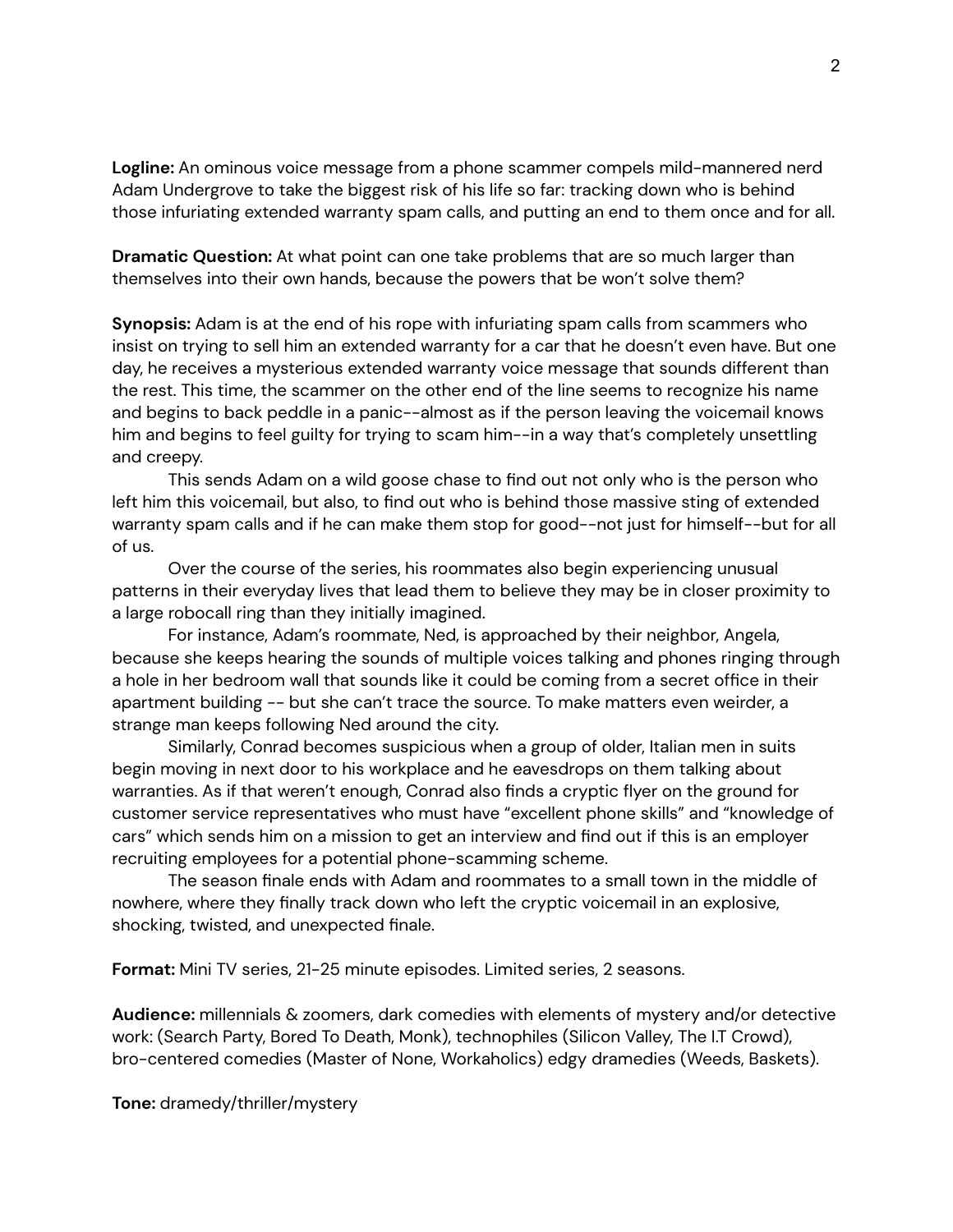**Themes:** confusion/miscommunication, robocalls, scamming, money, characters trying to take control of their lives/feeling lost and/or directionless, sexuality, relationships, death, grandma issues

## **Leading character descriptions:**

**Adam Undergrove:** 27-year-old cis straight male from Northern New Jersey. Studied marketing and advertising in college. He was hired as a Inside Sales Rep at Liberty Bell Insurance who gets laid off in Episode 2 and later gets a job as a companion to an elderly woman named Gretchen through his old friend from high school, Carly, who he runs into on the streets.

Adam is extremely type A, socially awkward, hot-headed & also spacially unaware/physically clumsy. He hates getting spam calls, slow walkers, waiting in line, and having his time wasted. He's not very social. Everyone he surrounds himself with are people he went to college with, including his roommates Ned and Conrad and his girlfriend, Olive. Him and his family are not particularly close.

In the pilot, after his housewarming party, Adam wakes up to Olive's intern, Unity, in his bed. Paranoid they've slept together (although Unity insists they haven't), he comes clean to Olive. Olive makes it clear to him that she thinks he is incapable of doing anything adventurous or bold and is bored in the relationship which mortally wounds him.

This metaphorical kick in the shins, as well as getting an extremely creepy extended warranty voicemail where it sounds like the scammer actually knows him, leads him on a mission to a) prove to Olive and his friends that he is bold and adventurous b) find out who is behind these robocalls.

**Ned Jackson:** 27-year-old questioning cis male who works as a waiter. Studied business in college and has dreams of opening his own restaurant, but has been stuck in waiter hell. He tries way too hard to be cool, and everyone can tell. He is trying to become an influencer and get paid by IHOP. He takes Instagram pictures of breakfast food. Ned is a romantic at heart and wants to settle down. While Ned does get pulled into the mystery of who's behind the extended warranty calls, his main goal is to become famous and find his true love.

**Conrad Harris:** 27-year-old straight cis male who works as a real estate agent at Brooklyn Bohemia Group and is constantly bullied by his boss, Evan. Studied English in college and then realized he didn't want to teach, so his degree became useless. Conrad is in the process of getting sober after his father's suicide which forced him to confront the reality that he is an alcoholic. He meets a woman named Nanette at his first meeting in the pilot, who becomes his love interest. While similar to Ned, Conrad does get pulled into the extended warranty mystery, his main arc revolves around being a better person and focused on personal growth--in hopes that these things will bring him purpose, which he lacks.

**Olive Clark:** 29-year-old queer cis woman who works as a Senior Copyeditor at Harper's Bizarre who has a disability. Studied writing, interned at Harper's after their senior year. Olive is headstrong and independent but also values security. Later in the series, after she breaks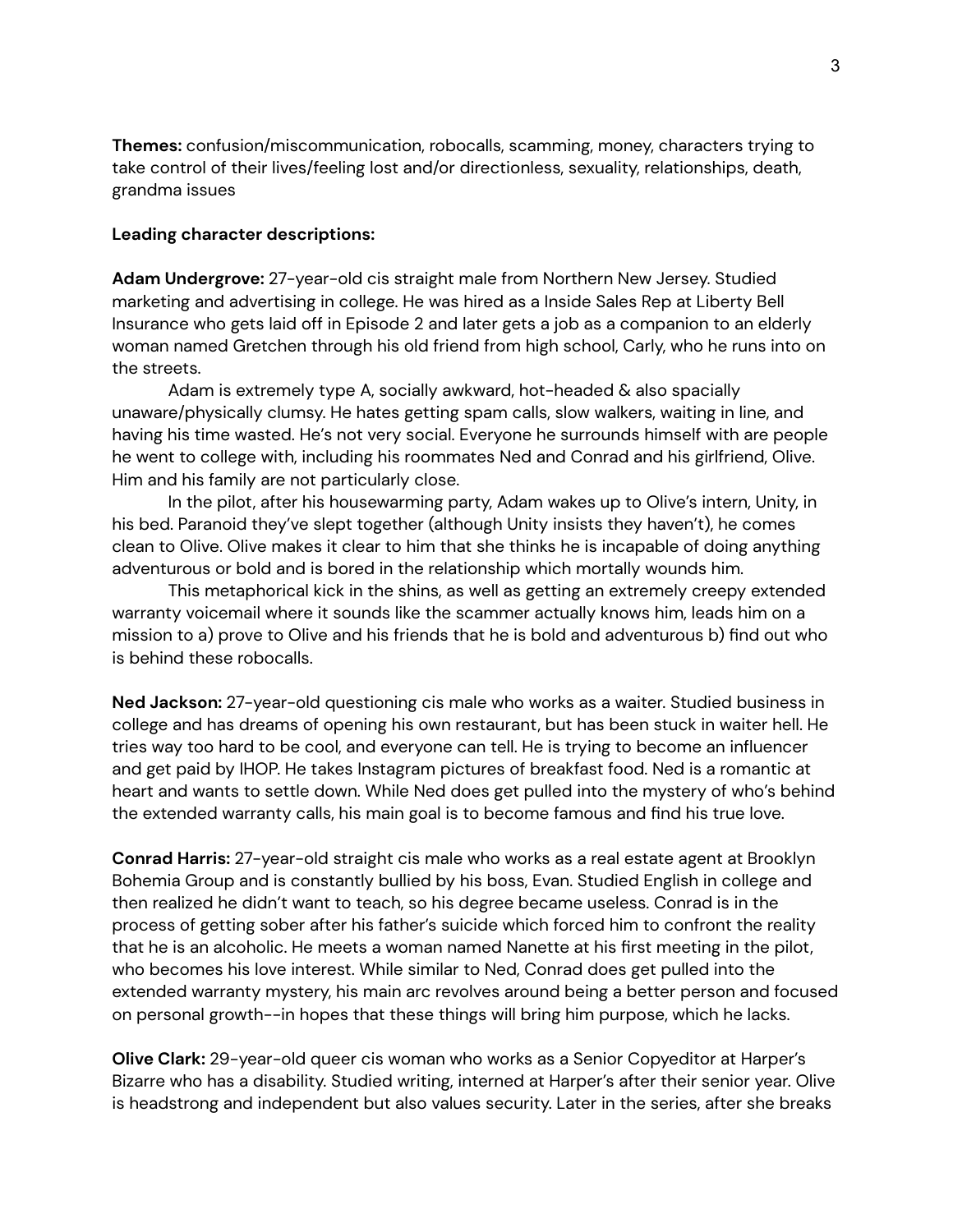things off with Adam when she meets Chase, an extremely wealthy non-binary trans masc finance executive at a student loan company who ends up being her dream man. Before the finale, Chase asks her to move with him to San Francisco. She says yes.

**Nanette Newberry**, 28 years old transfemme of color. She works as a barista during the day, and has her own Etsy store at night where she makes her own jewelry. She was raised as a Jehovah's Witness in Pennsylvania, and her parents disowned her when she learned she was trans. Nanette is deeply emotional but also light-hearted, and has so much love to give--she's just scared of getting hurt. She falls for Conrad immediately but tries not to get her hopes up.

**Angela DeAngelis**, 31-year-old straight cis woman. Born and raised in Brooklyn, she works as a bookkeeper for her dad's Italian restaurant in Little Italy. Angela is extremely Italian and extremely New York. She overreacts to everything and is full of piss and vinegar. She is limited in her education and at certain moments is a little dense, but she is extremely passionate, caring, and leads with heart. She has been with Jasper for five years and has a five-year-old son from her previous relationship named Jeffy.

**Jasper Judson**, 32-year-old "straight" cis man of color. Born and raised in Bed Stuy, Jasper is tough as nails. He has a temper and is extremely aggressive and a total Alpha. However, Jasper has a very high-stress job at a hotel in Chelsea which has turned him into a walking zombie. He works insane hours and doesn't have much time to spend with Angela. Angela is his world, his moon, and his stars, and he just wants to make her happy.

**EP 1:** The night after a rowdy housewarming party in Adam, Conrad and Ned's new apartment, Adam is awakened by his phone ringing. It turns out to be an extended warranty spam call, which irritates him. Then, he rolls over and finds a strange woman named Unity has slept over in his bed. Panicked, he confesses to his girlfriend, Olive that he blacked out and is horrified he cheated. She assures him he's not **bold** enough to cheat on her and to boot, that she's dissatisfied in their relationship. Meanwhile, Ned hooks up with Unity and Conrad attends his first AA meeting, where he meets a pretty woman named Nanette who he instantly falls for. On the way home from Olive's apartment, Adam gets an unsettling voicemail from an extended warranty scheme that sounds like the scammer actually knows him but tells him to "ignore this message" out of distress. When he plays the voicemail to Conrad and Ned, they are weirded out, but are not sold that it is anything more than a scam. Adam vows it will be his mission to find out who left this voicemail and who is behind this ring of extended warranty scammers. Ned questions Adam if he's **bold** enough to do such a thing, and that's when Adam decides he is, in fact, **bold** enough for the challenge--and he won't rest until the mystery is solved.

**EP 2**: Adam gets fired from his job at Liberty Bell Insurance as an Inside Salesman due to a company-wide lay-off and a poor sales performance. Olive gets a promotion at her job at Harper's Bizarre and breaks up with Adam because she feels she can't handle the pressure of the new promotion and be a good partner to him. Conrad sees a group of older Italian-American businessmen moving in next door to his workplace and eavesdrops on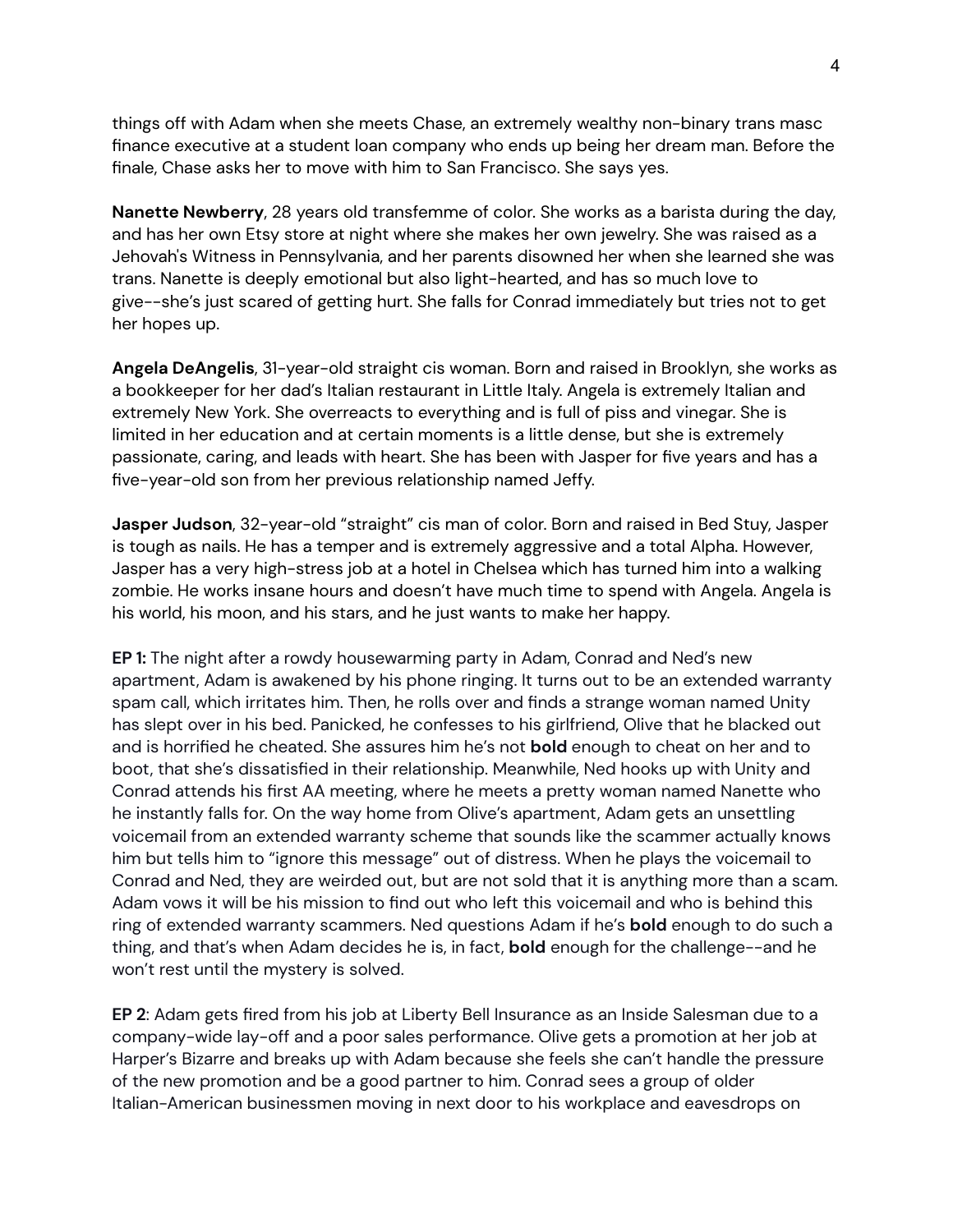them talking about a "warranty" as movers move boxes labeled "phones" inside. Angela, the neighbor next door, comes to Ned and asks him to help identify the sounds of a mysterious noise coming through a crack in her wall. The noise sounds like they could be coming from a secret office somewhere in the building, as it seems to be mostly phones ringing and people talking. Once Ned goes back to Angela's apartment to investigate, things begin getting steamy between them...

**EP 3:** Nanette, Conrad's love interest from the AA meeting pilot, gets recognized (and dead named) by a former classmate which makes her question if she "passes" well enough for Conrad to be interested in her. A mysterious man begins following Ned. Adam meets Cara, a street cleaner outside of their apartment. He learns Cara is an ex-con whose former roommate in prison, Debbie, used to make scam calls for money which sparks his interest in trying to befriend her so he can learn more.

**EP 4:** Adam goes to a fundraising party for CompanionCare, a companion service that matches companions with senior citizens, as they are currently hiring and he wants to get a job with them. He reluctantly enters a raffle lottery for prizes, where he ends up winning tickets to get a reading from a local medium named Starr Ryder. Olive meets a wealthy new beau named Chase who saves her from getting scammed on the streets and sweeps her off her feet. Angela confesses to Ned she has a partner, but they continue having an affair anyway. Conrad sees a perplexing flyer seeking customer service reps with "strong knowledge of cars" with only a phone number to call and no other details.

Adam promises Cara that he'll leave her alone about Debbie if she goes with him to see Starr, the psychic, and the reading is totally inaccurate--however if the reading *is* accurate, they have to go find Debbie. Cara agrees. A man still continues to follow Ned.

**EP5:** The boys begin putting their findings together Law and Order style on a bulletin board with thumbtacks, red string, and notecards and realize that all of these escapades are painting a larger picture.

Starr gives an incredibly accurate reading to both Adam and Cara, which freaks Cara out. After getting the creeps from the reading, Cara doesn't want to be involved, but they reach an agreement where Cara agrees to find Debbie. Chase offers to fund Olive's dream of starting her own magazine. Nanette comes out to everyone as trans in an AA meeting.

**EP6:** Angela's partner, Jasper, finds out about the affair. He offers to Ned that they both date Angela together (but not date each other) since Ned clearly makes Angela happy and Jasper's job is too consuming for him to satisfy Angela as much as she needs. Adam hits it off with his companion, an old woman named Gretchen. Conrad and Nanette define their relationship and decide to hold off dating until they've finished a year in recovery. Ned is finally confronted by the man who has been following him, and it turns out it is his long-lost half-brother, Hector.

**EP7:** Adam finally gets the same scammer from the pilot on the phone after she calls Gretchen's phone, and she hangs up before he can get any real dirt. Angela, Jasper, and Ned agree to track down the source of the weird office noises together as a bonding activity for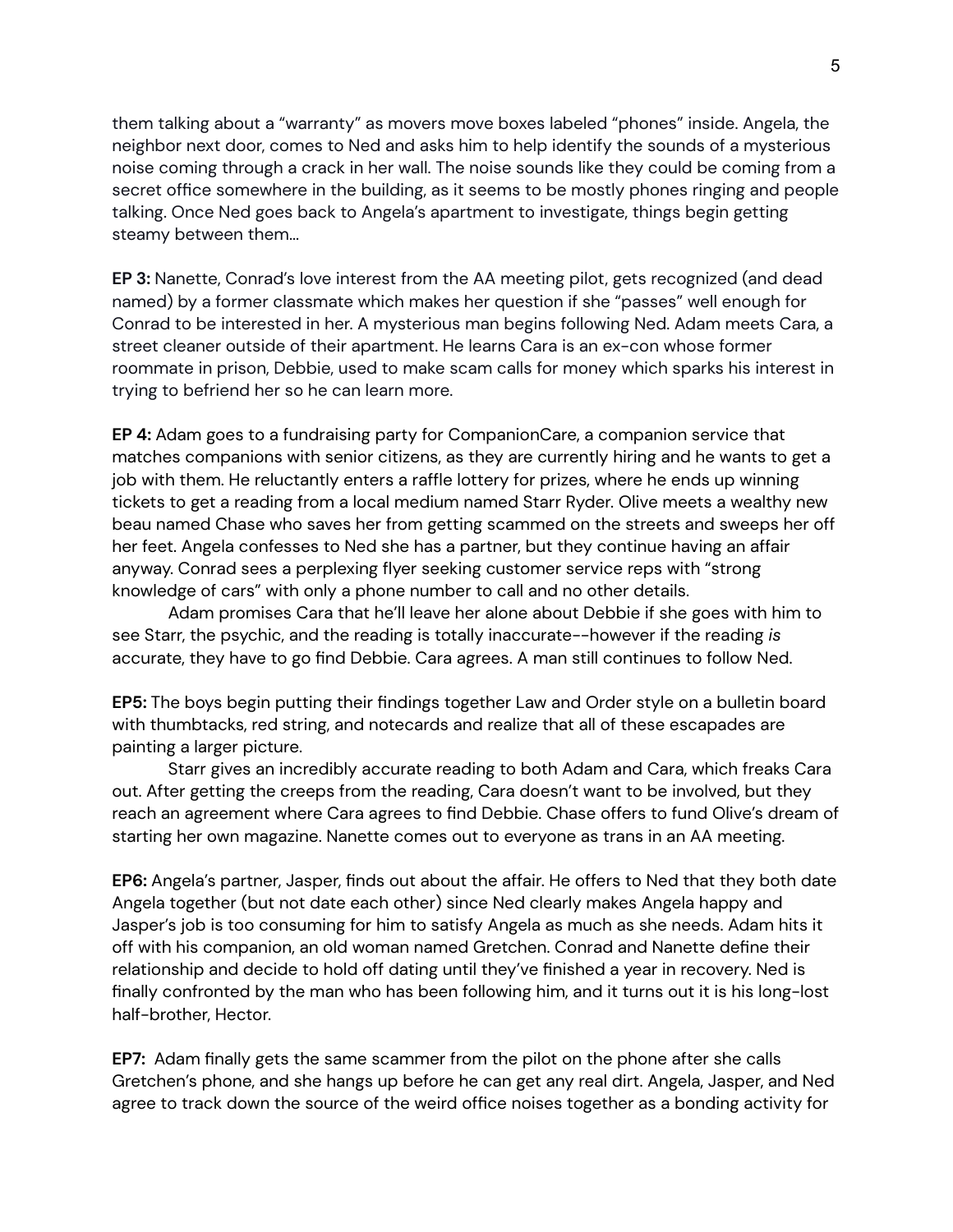their newly formed throuple by eavesdropping on their neighbors. Hector and Ned decide to join forces and try to become social media influencers. Conrad learns that the job listing on the flier is a dead end. During a power outage in the apartment building, Angela, Jasper, and Ned have a threesome in the dark...this time with male-on-male contact.

**EP8:** Adam, Starr, and Cara visit Cara's old friend, Peg, in prison. Peg trades Debbie's address for a pack of cigarettes. Conrad goes to the job interview from the flyer, and it turns out the job is to be a salesman at a new used car dealership. Ned, Angela, and Jasper finally trace the sound of the calls to an apartment building on the top floor, only to find it's a volunteer rotary club made up of retirees phone banking to raise money for children with cancer. At work, Conrad comes clean to his boss, Evan, about what he thinks is happening next door. The two of them demand the Italian men next door tell them what's going on, and they inform them that they're a start-up debt collection agency and become extremely offended that Conrad assumed that just because they're Italian-American means they were participating in criminal activity.

Adam, Starr, and Cara drive out to the address provided, which turns out to be Debbie's mother's house in Pennsylvania. Debbie's mother informs them that Debbie had a mental breakdown, lives in a tent off the grid, and is completely incoherent. Adam, Starr, and Cara get into a huge clash where they all accuse each other of wasting each other's time. They drive home in silence, seething with anger at one another.

**EP9:** A Thanksgiving episode. Right before Thanksgiving, Adam makes paper turkeys with Gretchen, and it becomes clear that Gretchen is showing signs of dementia. At Nanette's Thanksgiving dinner, her roommate Tara announces she and her partner Allison are getting married and are moving in together. At Conrad's thanksgiving, his mother, Lila, announces that she and Conrad's stepfather, Victor, are adopting a young girl from China. At Olive's Thanksgiving, Chase announces he's gotten a new job and asks her to move to San Francisco with him. At Ned's Thanksgiving, Jasper shares that the threesome overwhelmed him and that he wants to close his relationship with Angela, causing a distraught and heartbroken Ned to leave and spend Thanksgiving with Hector.

At Adam's Thanksgiving, Adam's younger brother, Isaac, proudly boasts that he secured a management position at Vector Marketing selling Cutco knives. When Adam informs their family Vector Marketing is a widely known MLM, Adam's mother, Sally, accuses him of being jealous of Isaac's good news and puts Adam down. All hell breaks loose, and Adam leaves and takes the train back to New York.

When he arrives at Penn Station, he runs into Unity at a Dunkin Donuts waiting for a red-eye train. When he asks where she's going, she tells him she's going to visit her recently widowed Uncle Phill in D.C who her family is estranged from. She reveals they're estranged from him because they're super liberal hippies, and since Phill is politically "moderate" and works for the FTC, they hate him. Then - a lightbulb goes off - the FTC is in charge of going after robo scammers. Adam begs her to let her go with him, and she reluctantly agrees.

**Ep 10:** Unity, Uncle Phill, and Adam all have a belated Thanksgiving dinner. Adam tries to get Phill to help him, but Phill shuts Adam down, insisting that he wants to enjoy his holiday and not talk about work. While Phill is sleeping later that night, Adam breaks into his phone and